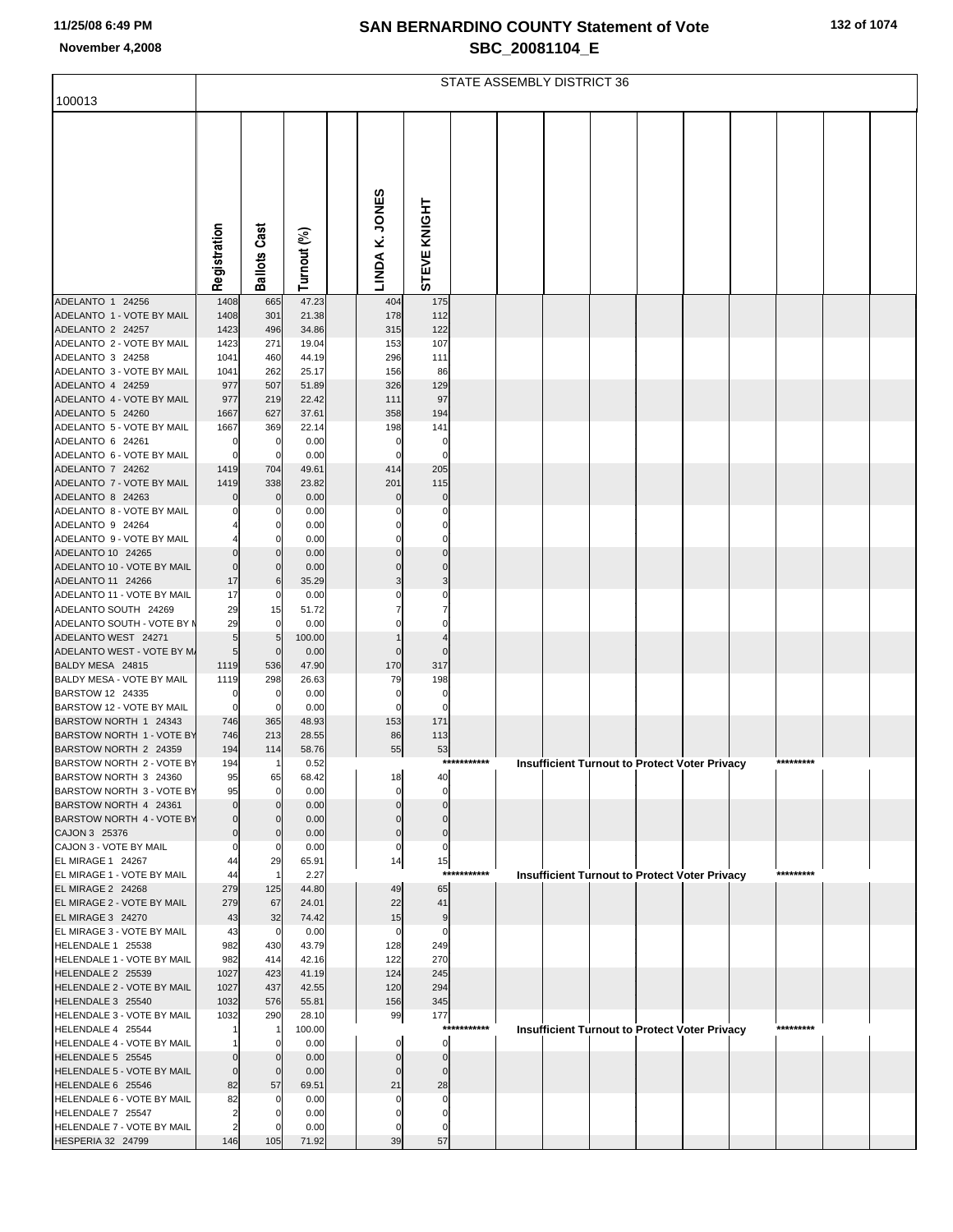r

| ent of Vote | 133 of 1074 |
|-------------|-------------|
|             |             |

| 100013                                                  | STATE ASSEMBLY DISTRICT 36 |                       |                |  |                            |                     |             |  |  |  |  |                                                      |  |           |  |  |
|---------------------------------------------------------|----------------------------|-----------------------|----------------|--|----------------------------|---------------------|-------------|--|--|--|--|------------------------------------------------------|--|-----------|--|--|
|                                                         |                            |                       |                |  |                            |                     |             |  |  |  |  |                                                      |  |           |  |  |
|                                                         |                            |                       |                |  |                            |                     |             |  |  |  |  |                                                      |  |           |  |  |
|                                                         |                            |                       |                |  |                            |                     |             |  |  |  |  |                                                      |  |           |  |  |
|                                                         |                            |                       |                |  |                            |                     |             |  |  |  |  |                                                      |  |           |  |  |
|                                                         |                            |                       |                |  |                            |                     |             |  |  |  |  |                                                      |  |           |  |  |
|                                                         |                            |                       |                |  |                            |                     |             |  |  |  |  |                                                      |  |           |  |  |
|                                                         |                            |                       |                |  |                            |                     |             |  |  |  |  |                                                      |  |           |  |  |
|                                                         | Registration               | <b>Ballots Cast</b>   | Turnout (%)    |  | LINDA K. JONES             | STEVE KNIGHT        |             |  |  |  |  |                                                      |  |           |  |  |
|                                                         |                            |                       |                |  |                            |                     |             |  |  |  |  |                                                      |  |           |  |  |
| HESPERIA 32 - VOTE BY MAIL                              | 146                        | $\mathbf 0$           | 0.00           |  |                            | 0                   |             |  |  |  |  |                                                      |  |           |  |  |
| HESPERIA 33 24800<br>HESPERIA 33 - VOTE BY MAIL         | 11<br>11                   | 6<br>$\mathbf 0$      | 54.55<br>0.00  |  | $\overline{2}$<br>$\Omega$ | 3<br>$\Omega$       |             |  |  |  |  |                                                      |  |           |  |  |
| HESPERIA 34 24801                                       | 43                         | 41                    | 95.35          |  | 15                         | 23                  |             |  |  |  |  |                                                      |  |           |  |  |
| HESPERIA 34 - VOTE BY MAIL<br>HINKLEY 24340             | 43<br>654                  | $\overline{0}$<br>311 | 0.00<br>47.55  |  | $\mathbf 0$<br>113         | $\Omega$<br>164     |             |  |  |  |  |                                                      |  |           |  |  |
| HINKLEY - VOTE BY MAIL                                  | 654                        | 183                   | 27.98          |  | 59                         | 112                 |             |  |  |  |  |                                                      |  |           |  |  |
| LENWOOD 1 24341                                         | 163                        | 129                   | 79.14          |  | 44                         | 72                  |             |  |  |  |  |                                                      |  |           |  |  |
| LENWOOD 1 - VOTE BY MAIL<br>LENWOOD 12 24373            | 163<br>0                   | $\mathbf 0$<br>0      | 0.00<br>0.00   |  | $\Omega$<br>$\Omega$       | $\mathbf 0$<br>0    |             |  |  |  |  |                                                      |  |           |  |  |
| LENWOOD 12 - VOTE BY MAIL                               | $\mathbf 0$                | 0                     | 0.00           |  |                            | $\Omega$            |             |  |  |  |  |                                                      |  |           |  |  |
| MOUNTAIN VIEW ACRES 1 255<br>MOUNTAIN VIEW ACRES 1 - VO | 944<br>944                 | 468<br>221            | 49.58<br>23.41 |  | 201<br>108                 | 225<br>106          |             |  |  |  |  |                                                      |  |           |  |  |
| MOUNTAIN VIEW ACRES 2 255                               | 677                        | 280                   | 41.36          |  | 134                        | 116                 |             |  |  |  |  |                                                      |  |           |  |  |
| MOUNTAIN VIEW ACRES 2 - VO                              | 677                        | 159                   | 23.49          |  | 63                         | 86                  |             |  |  |  |  |                                                      |  |           |  |  |
| OAK HILLS 1 24816<br>OAK HILLS 1 - VOTE BY MAIL         | 438<br>438                 | 213<br>136            | 48.63<br>31.05 |  | 51<br>36                   | 130<br>94           |             |  |  |  |  |                                                      |  |           |  |  |
| OAK HILLS 2 24817                                       | 594                        | 280                   | 47.14          |  | 83                         | 162                 |             |  |  |  |  |                                                      |  |           |  |  |
| OAK HILLS 2 - VOTE BY MAIL<br>OAK HILLS 3 24818         | 594<br>875                 | 197                   | 33.16          |  | 40                         | 145                 |             |  |  |  |  |                                                      |  |           |  |  |
| OAK HILLS 3 - VOTE BY MAIL                              | 875                        | 459<br>244            | 52.46<br>27.89 |  | 136<br>81                  | 270<br>148          |             |  |  |  |  |                                                      |  |           |  |  |
| OAK HILLS 4 24820                                       | 835                        | 387                   | 46.35          |  | 102                        | 248                 |             |  |  |  |  |                                                      |  |           |  |  |
| OAK HILLS 4 - VOTE BY MAIL<br>OAK HILLS 5 24821         | 835<br>761                 | 277<br>345            | 33.17<br>45.34 |  | 76<br>89                   | 185<br>209          |             |  |  |  |  |                                                      |  |           |  |  |
| OAK HILLS 5 - VOTE BY MAIL                              | 761                        | 257                   | 33.77          |  | 80                         | 168                 |             |  |  |  |  |                                                      |  |           |  |  |
| OAK HILLS 6 24831<br>OAK HILLS 6 - VOTE BY MAIL         | 142<br>142                 | 100<br>$\mathbf 0$    | 70.42<br>0.00  |  | 28<br>$\mathbf 0$          | 64<br>$\mathbf{0}$  |             |  |  |  |  |                                                      |  |           |  |  |
| <b>OAK HILLS 7 24832</b>                                | 792                        | 378                   | 47.73          |  | 103                        | 235                 |             |  |  |  |  |                                                      |  |           |  |  |
| OAK HILLS 7 - VOTE BY MAIL                              | 792                        | 280                   | 35.35          |  | 71                         | 189                 |             |  |  |  |  |                                                      |  |           |  |  |
| OAK HILLS 8 24833<br>OAK HILLS 8 - VOTE BY MAIL         | 127<br>127                 | 93<br>$\mathbf 0$     | 73.23<br>0.00  |  | 28<br>$\mathbf{0}$         | 60<br>$\mathbf{0}$  |             |  |  |  |  |                                                      |  |           |  |  |
| OAK HILLS 9 24834                                       | 18                         | 13                    | 72.22          |  | 6                          | 3                   |             |  |  |  |  |                                                      |  |           |  |  |
| OAK HILLS 9 - VOTE BY MAIL<br>OAK HILLS 10 24835        | 18<br>$\overline{0}$       | $\mathbf 0$<br>0      | 0.00<br>0.00   |  | $\Omega$                   | $\overline{0}$<br>0 |             |  |  |  |  |                                                      |  |           |  |  |
| OAK HILLS 10 - VOTE BY MAIL                             |                            |                       | 0.00           |  |                            |                     |             |  |  |  |  |                                                      |  |           |  |  |
| ORO GRANDE 1 25541                                      | 196                        | 148                   | 75.51          |  | 54                         | 87                  |             |  |  |  |  |                                                      |  |           |  |  |
| ORO GRANDE 1 - VOTE BY MAI<br>ORO GRANDE 2 25542        | 196<br>193                 | $\mathbf 0$<br>142    | 0.00<br>73.58  |  | $\mathbf{0}$<br>57         | $\mathbf 0$<br>77   |             |  |  |  |  |                                                      |  |           |  |  |
| ORO GRANDE 2 - VOTE BY MAI                              | 193                        | $\mathbf 0$           | 0.00           |  | $\Omega$                   | $\overline{0}$      |             |  |  |  |  |                                                      |  |           |  |  |
| ORO GRANDE 3 25543<br>ORO GRANDE 3 - VOTE BY MAI        | 24<br>24                   | 10<br>0               | 41.67<br>0.00  |  |                            | 5<br>0              |             |  |  |  |  |                                                      |  |           |  |  |
| PHELAN 8 24825                                          | 471                        | 210                   | 44.59          |  | 56                         | 127                 |             |  |  |  |  |                                                      |  |           |  |  |
| PHELAN 8 - VOTE BY MAIL<br>PHELAN 1 24810               | 471                        | 156<br>343            | 33.12          |  | 44                         | 106<br>184          |             |  |  |  |  |                                                      |  |           |  |  |
| PHELAN 1 - VOTE BY MAIL                                 | 787<br>787                 | 247                   | 43.58<br>31.39 |  | 116<br>94                  | 142                 |             |  |  |  |  |                                                      |  |           |  |  |
| PHELAN 10 24827                                         | 124                        | 81                    | 65.32          |  | 40                         | 31                  |             |  |  |  |  |                                                      |  |           |  |  |
| PHELAN 10 - VOTE BY MAIL<br>PHELAN 11 24828             | 124<br>157                 | $\mathbf{1}$<br>88    | 0.81<br>56.05  |  | 41                         | 41                  | *********** |  |  |  |  | Insufficient Turnout to Protect Voter Privacy        |  | ********* |  |  |
| PHELAN 11 - VOTE BY MAIL                                | 157                        | $\overline{c}$        | 1.27           |  |                            | ****                |             |  |  |  |  | <b>Insufficient Turnout to Protect Voter Privacy</b> |  | ********* |  |  |
| PHELAN 12 24836                                         | 42                         | 37                    | 88.10          |  | 15                         | 19                  |             |  |  |  |  |                                                      |  |           |  |  |
| PHELAN 12 - VOTE BY MAIL<br>PHELAN 13 24837             | 42                         | $\mathbf 0$           | 0.00<br>100.00 |  | $\overline{0}$             | 0                   | *********** |  |  |  |  | <b>Insufficient Turnout to Protect Voter Privacy</b> |  | ********* |  |  |
| PHELAN 13 - VOTE BY MAIL                                |                            | 0                     | 0.00           |  | $\overline{0}$             | $\overline{0}$      |             |  |  |  |  |                                                      |  |           |  |  |
| PHELAN 2 24811<br>PHELAN 2 - VOTE BY MAIL               | 652<br>652                 | 313<br>194            | 48.01<br>29.75 |  | 135<br>65                  | 153<br>121          |             |  |  |  |  |                                                      |  |           |  |  |
| PHELAN 3 24812                                          | 1131                       | 513                   | 45.36          |  | 145                        | 293                 |             |  |  |  |  |                                                      |  |           |  |  |
| PHELAN 3 - VOTE BY MAIL<br>PHELAN 4 24813               | 1131<br>846                | 384<br>386            | 33.95          |  | 102<br>102                 | 256<br>251          |             |  |  |  |  |                                                      |  |           |  |  |
| PHELAN 4 - VOTE BY MAIL                                 | 846                        | 274                   | 45.63<br>32.39 |  | 70                         | 178                 |             |  |  |  |  |                                                      |  |           |  |  |
| PHELAN 5 24814                                          | 924                        | 389                   | 42.10          |  | 109                        | 242                 |             |  |  |  |  |                                                      |  |           |  |  |
| PHELAN 5 - VOTE BY MAIL                                 | 924                        | 288                   | 31.17          |  | 90                         | 179                 |             |  |  |  |  |                                                      |  |           |  |  |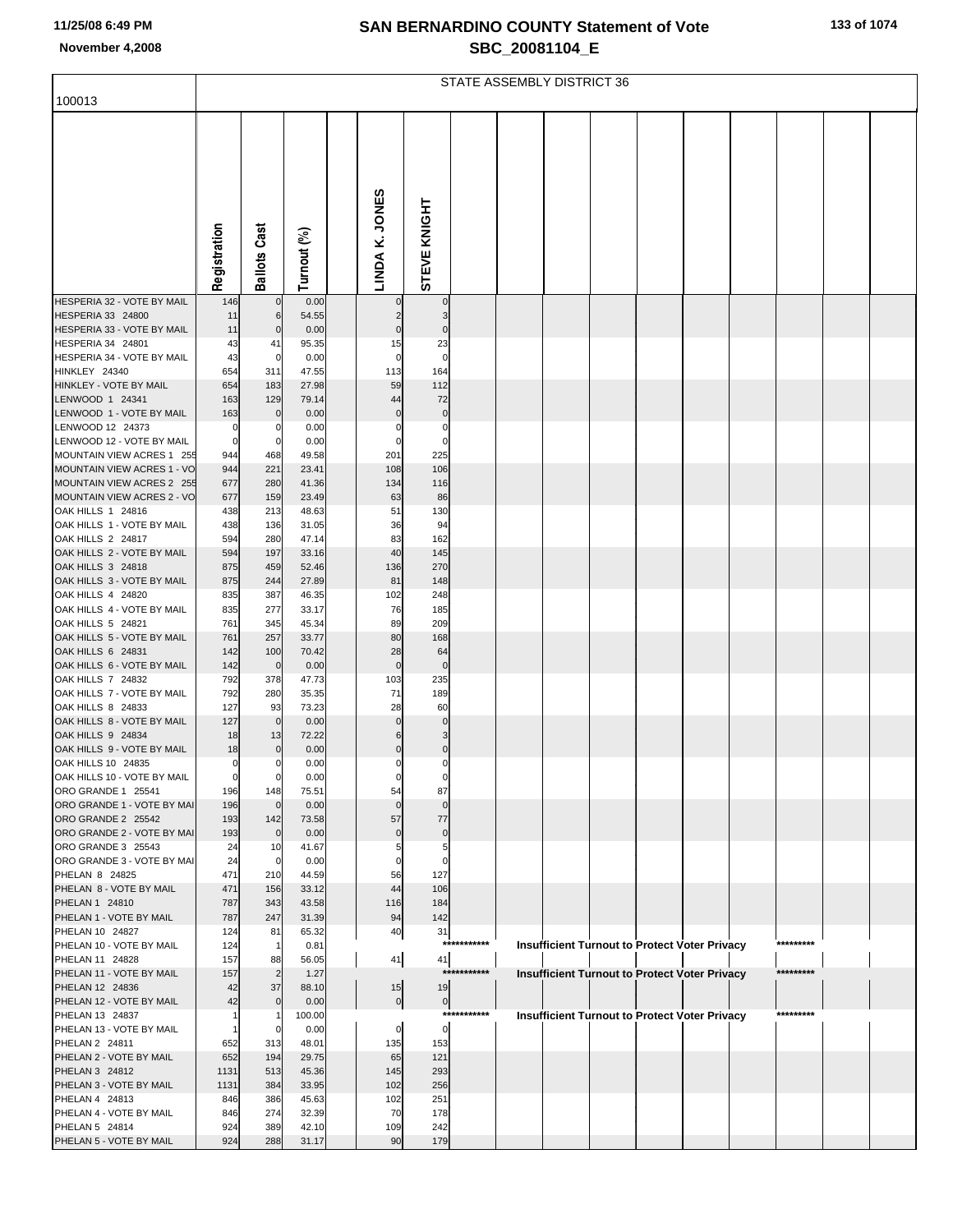|  |  |  | 134 of 1074 |
|--|--|--|-------------|
|--|--|--|-------------|

|                                                            | STATE ASSEMBLY DISTRICT 36 |                     |                |                  |                      |             |  |  |  |  |                                                      |  |           |  |
|------------------------------------------------------------|----------------------------|---------------------|----------------|------------------|----------------------|-------------|--|--|--|--|------------------------------------------------------|--|-----------|--|
| 100013                                                     |                            |                     |                |                  |                      |             |  |  |  |  |                                                      |  |           |  |
|                                                            |                            |                     |                |                  |                      |             |  |  |  |  |                                                      |  |           |  |
|                                                            |                            |                     |                |                  |                      |             |  |  |  |  |                                                      |  |           |  |
|                                                            |                            |                     |                |                  |                      |             |  |  |  |  |                                                      |  |           |  |
|                                                            |                            |                     |                |                  |                      |             |  |  |  |  |                                                      |  |           |  |
|                                                            |                            |                     |                |                  |                      |             |  |  |  |  |                                                      |  |           |  |
|                                                            |                            |                     |                |                  |                      |             |  |  |  |  |                                                      |  |           |  |
|                                                            |                            |                     |                |                  |                      |             |  |  |  |  |                                                      |  |           |  |
|                                                            | Registration               | <b>Ballots Cast</b> |                | LINDA K. JONES   | STEVE KNIGHT         |             |  |  |  |  |                                                      |  |           |  |
|                                                            |                            |                     | Turnout (%)    |                  |                      |             |  |  |  |  |                                                      |  |           |  |
| PHELAN 6 24822                                             | 732                        | 375                 | 51.23          | 134              | 197                  |             |  |  |  |  |                                                      |  |           |  |
| PHELAN 6 - VOTE BY MAIL<br>PHELAN 7 24824                  | 732<br>895                 | 213<br>434          | 29.10<br>48.49 | 72<br>158        | 124<br>231           |             |  |  |  |  |                                                      |  |           |  |
| PHELAN 7 - VOTE BY MAIL                                    | 895                        | 252                 | 28.16          | 68               | 169                  |             |  |  |  |  |                                                      |  |           |  |
| PHELAN 9 24826<br>PHELAN 9 - VOTE BY MAIL                  | 157                        | 120                 | 76.43          | 33               | 80                   | *********** |  |  |  |  |                                                      |  | ********* |  |
| PINON HILLS 1 24808                                        | 157<br>1157                | 650                 | 2.55<br>56.18  | 195              | 381                  |             |  |  |  |  | Insufficient Turnout to Protect Voter Privacy        |  |           |  |
| PINON HILLS 1 - VOTE BY MAIL                               | 1157                       | 312                 | 26.97          | 76               | 218                  |             |  |  |  |  |                                                      |  |           |  |
| PINON HILLS 2 24809<br>PINON HILLS 2 - VOTE BY MAIL        | 1325<br>1325               | 538<br>520          | 40.60<br>39.25 | 149<br>178       | 336<br>302           |             |  |  |  |  |                                                      |  |           |  |
| PINON HILLS 3 24823                                        | 643                        | 269                 | 41.84          | 85               | 147                  |             |  |  |  |  |                                                      |  |           |  |
| PINON HILLS 3 - VOTE BY MAIL                               | 643                        | 213                 | 33.13          | 67               | 138                  |             |  |  |  |  |                                                      |  |           |  |
| PINON HILLS 4 24829<br>PINON HILLS 4 - VOTE BY MAIL        | 32<br>32                   | 14<br>$\mathbf 0$   | 43.75<br>0.00  | 6                | 8<br>$\mathbf 0$     |             |  |  |  |  |                                                      |  |           |  |
| PINON HILLS 5 24830                                        | $\mathbf 0$                | $\mathbf 0$         | 0.00           |                  | $\mathbf 0$          |             |  |  |  |  |                                                      |  |           |  |
| PINON HILLS 5 - VOTE BY MAIL<br>SPRING VALLEY LAKE 1 25531 | 0<br>1126                  | 0<br>494            | 0.00<br>43.87  | $\Omega$<br>146  | 0<br>292             |             |  |  |  |  |                                                      |  |           |  |
| SPRING VALLEY LAKE 1 - VOTE                                | 1126                       | 445                 | 39.52          | 105              | 321                  |             |  |  |  |  |                                                      |  |           |  |
| SPRING VALLEY LAKE 2 25532                                 | 1376                       | 603                 | 43.82          | 196              | 344                  |             |  |  |  |  |                                                      |  |           |  |
| SPRING VALLEY LAKE 2 - VOTE<br>SPRING VALLEY LAKE 3 25533  | 1376<br>1144               | 522<br>574          | 37.94<br>50.17 | 156<br>195       | 341<br>243           |             |  |  |  |  |                                                      |  |           |  |
| SPRING VALLEY LAKE 3 - VOTE                                | 1144                       | 519                 | 45.37          | 173              | 322                  |             |  |  |  |  |                                                      |  |           |  |
| SPRING VALLEY LAKE 4 25534                                 | 855                        | 465                 | 54.39          | 136              | 269                  |             |  |  |  |  |                                                      |  |           |  |
| SPRING VALLEY LAKE 4 - VOTE<br>VICTORVILLE 1 25480         | 855<br>1016                | 264<br>435          | 30.88<br>42.81 | 96<br>210        | 157<br>176           |             |  |  |  |  |                                                      |  |           |  |
| VICTORVILLE 1 - VOTE BY MAIL                               | 1016                       | 257                 | 25.30          | 108              | 127                  |             |  |  |  |  |                                                      |  |           |  |
| VICTORVILLE 2 25481<br>VICTORVILLE 2 - VOTE BY MAIL        | $\epsilon$                 |                     | 0.00<br>0.00   | $\mathbf 0$<br>0 | $\bf 0$<br>$\pmb{0}$ |             |  |  |  |  |                                                      |  |           |  |
| VICTORVILLE 3 25482                                        |                            |                     | 50.00          |                  |                      | *********** |  |  |  |  | <b>Insufficient Turnout to Protect Voter Privacy</b> |  | ********* |  |
| VICTORVILLE 3 - VOTE BY MAII                               |                            | 0                   | 0.00           | $\overline{0}$   | $\overline{0}$       |             |  |  |  |  |                                                      |  |           |  |
| VICTORVILLE 4 25483<br>VICTORVILLE 4 - VOTE BY MAII        | 852<br>852                 | 289<br>242          | 33.92<br>28.40 | 187<br>121       | 77<br>111            |             |  |  |  |  |                                                      |  |           |  |
| VICTORVILLE 5 25484                                        | 480                        | 257                 | 53.54          | 157              | 71                   |             |  |  |  |  |                                                      |  |           |  |
| VICTORVILLE 5 - VOTE BY MAIL<br>VICTORVILLE 6 25485        | 480<br>1372                | 134<br>647          | 27.92<br>47.16 | 81<br>355        | 42<br>237            |             |  |  |  |  |                                                      |  |           |  |
| VICTORVILLE 6 - VOTE BY MAII                               | 1372                       | 413                 | 30.10          | 187              | 203                  |             |  |  |  |  |                                                      |  |           |  |
| VICTORVILLE 7 25486                                        | 1102                       | 385                 | 34.94          | 220              | 114                  |             |  |  |  |  |                                                      |  |           |  |
| VICTORVILLE 7 - VOTE BY MAIL<br>VICTORVILLE 8 25487        | 1102<br>1476               | 286<br>696          | 25.95<br>47.15 | 165<br>374       | 102<br>244           |             |  |  |  |  |                                                      |  |           |  |
| VICTORVILLE 8 - VOTE BY MAIL                               | 1476                       | 317                 | 21.48          | 183              | 119                  |             |  |  |  |  |                                                      |  |           |  |
| VICTORVILLE 9 25488<br>VICTORVILLE 9 - VOTE BY MAIL        | 1038<br>1038               | 430<br>264          | 41.43<br>25.43 | 236<br>131       | 146<br>111           |             |  |  |  |  |                                                      |  |           |  |
| VICTORVILLE 10 25489                                       | 1059                       | 376                 | 35.51          | 199              | 128                  |             |  |  |  |  |                                                      |  |           |  |
| VICTORVILLE 10 - VOTE BY MAI<br>VICTORVILLE 11 25490       | 1059                       | 264                 | 24.93          | 132<br>198       | 104                  |             |  |  |  |  |                                                      |  |           |  |
| VICTORVILLE 11 - VOTE BY MAI                               | 950<br>950                 | 385<br>229          | 40.53<br>24.11 | 123              | 130<br>86            |             |  |  |  |  |                                                      |  |           |  |
| VICTORVILLE 12 25491                                       | 904                        | 332                 | 36.73          | 137              | 161                  |             |  |  |  |  |                                                      |  |           |  |
| VICTORVILLE 12 - VOTE BY MAI<br>VICTORVILLE 13 25492       | 904<br>1257                | 317<br>475          | 35.07<br>37.79 | 144<br>217       | 151<br>199           |             |  |  |  |  |                                                      |  |           |  |
| VICTORVILLE 13 - VOTE BY MAI                               | 1257                       | 338                 | 26.89          | 154              | 164                  |             |  |  |  |  |                                                      |  |           |  |
| VICTORVILLE 14 25493                                       | 1225                       | 465                 | 37.96          | 215              | 209                  |             |  |  |  |  |                                                      |  |           |  |
| VICTORVILLE 14 - VOTE BY MAI<br>VICTORVILLE 15 25494       | 1225<br>1793               | 424<br>872          | 34.61<br>48.63 | 164<br>474       | 232<br>307           |             |  |  |  |  |                                                      |  |           |  |
| VICTORVILLE 15 - VOTE BY MAI                               | 1793                       | 474                 | 26.44          | 246              | 183                  |             |  |  |  |  |                                                      |  |           |  |
| VICTORVILLE 16 25495<br>VICTORVILLE 16 - VOTE BY MAI       | 871<br>871                 | 419<br>202          | 48.11<br>23.19 | 214<br>89        | 156<br>95            |             |  |  |  |  |                                                      |  |           |  |
| VICTORVILLE 17 25496                                       | 1774                       | 1171                | 66.01          | 534              | 500                  |             |  |  |  |  |                                                      |  |           |  |
| VICTORVILLE 17 - VOTE BY MAI                               | 1774                       | 531                 | 29.93          | 236              | 266                  |             |  |  |  |  |                                                      |  |           |  |
| VICTORVILLE 18 25497<br>VICTORVILLE 18 - VOTE BY MAI       | 1724<br>1724               | 838<br>456          | 48.61<br>26.45 | 355<br>193       | 339<br>232           |             |  |  |  |  |                                                      |  |           |  |
| VICTORVILLE 19 25498                                       | 1174                       | 499                 | 42.50          | 238              | 190                  |             |  |  |  |  |                                                      |  |           |  |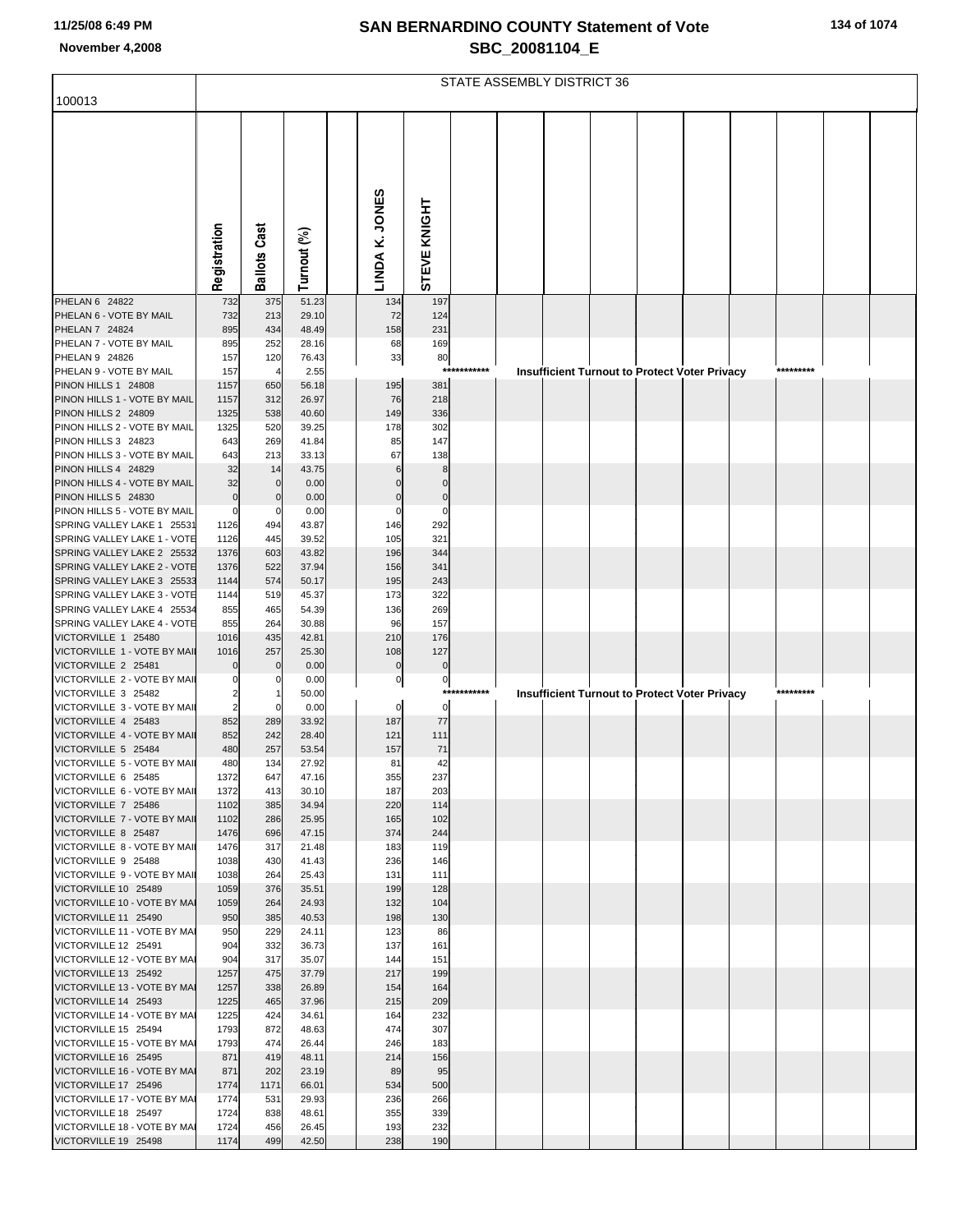| 135 of 1074 |  |
|-------------|--|
|-------------|--|

|                                                      |                | STATE ASSEMBLY DISTRICT 36 |                |  |                   |                   |             |  |  |  |  |                                                      |  |           |  |
|------------------------------------------------------|----------------|----------------------------|----------------|--|-------------------|-------------------|-------------|--|--|--|--|------------------------------------------------------|--|-----------|--|
| 100013                                               |                |                            |                |  |                   |                   |             |  |  |  |  |                                                      |  |           |  |
|                                                      | Registration   | <b>Ballots Cast</b>        | Turnout (%)    |  | LINDA K. JONES    | STEVE KNIGHT      |             |  |  |  |  |                                                      |  |           |  |
| VICTORVILLE 19 - VOTE BY MAI                         | 1174           | 307                        | 26.15          |  | 161               | 131               |             |  |  |  |  |                                                      |  |           |  |
| VICTORVILLE 20 25499                                 | 786            | 369                        | 46.95          |  | 178               | 161               |             |  |  |  |  |                                                      |  |           |  |
| VICTORVILLE 20 - VOTE BY MAI                         | 786            | 235                        | 29.90          |  | 93                | 130               |             |  |  |  |  |                                                      |  |           |  |
| VICTORVILLE 21 25500<br>VICTORVILLE 21 - VOTE BY MAI | 766            | 318                        | 41.51          |  | 168               | 104               |             |  |  |  |  |                                                      |  |           |  |
| VICTORVILLE 22 25501                                 | 766<br>628     | 249<br>311                 | 32.51<br>49.52 |  | 131<br>163        | 106<br>104        |             |  |  |  |  |                                                      |  |           |  |
| VICTORVILLE 22 - VOTE BY MAI                         | 628            | 162                        | 25.80          |  | 79                | 74                |             |  |  |  |  |                                                      |  |           |  |
| VICTORVILLE 23 25502                                 | 939            | 813                        | 86.58          |  | 392               | 342               |             |  |  |  |  |                                                      |  |           |  |
| VICTORVILLE 23 - VOTE BY MAI                         | 939            | 267                        | 28.43          |  | 131               | 120               |             |  |  |  |  |                                                      |  |           |  |
| VICTORVILLE 24 25503<br>VICTORVILLE 24 - VOTE BY MAI | 1236<br>1236   | 114<br>360                 | 9.22<br>29.13  |  | 48<br>167         | 53<br>162         |             |  |  |  |  |                                                      |  |           |  |
| VICTORVILLE 25 25504                                 | 884            | 493                        | 55.77          |  | 242               | 190               |             |  |  |  |  |                                                      |  |           |  |
| VICTORVILLE 25 - VOTE BY MAI                         | 884            | 237                        | 26.81          |  | 129               | 99                |             |  |  |  |  |                                                      |  |           |  |
| VICTORVILLE 26 25505                                 | 1238           | $\mathbf 0$                | 0.00           |  | $\mathbf 0$       | $\mathbf 0$       |             |  |  |  |  |                                                      |  |           |  |
| VICTORVILLE 26 - VOTE BY MAI                         | 1238           | 315                        | 25.44          |  | 127               | 161               |             |  |  |  |  |                                                      |  |           |  |
| VICTORVILLE 27 25506<br>VICTORVILLE 27 - VOTE BY MAI | 486<br>486     | 236<br>132                 | 48.56<br>27.16 |  | 104<br>57         | 98<br>67          |             |  |  |  |  |                                                      |  |           |  |
| VICTORVILLE 28 25507                                 | 1001           | 470                        | 46.95          |  | 285               | 146               |             |  |  |  |  |                                                      |  |           |  |
| VICTORVILLE 28 - VOTE BY MAI                         | 1001           | 238                        | 23.78          |  | 149               | 72                |             |  |  |  |  |                                                      |  |           |  |
| VICTORVILLE 29 25508                                 | 455            | 252                        | 55.38          |  | 98                | 104               |             |  |  |  |  |                                                      |  |           |  |
| VICTORVILLE 29 - VOTE BY MAI                         | 455            | 153                        | 33.63          |  | 53                | 86                |             |  |  |  |  |                                                      |  |           |  |
| VICTORVILLE 30 25509<br>VICTORVILLE 30 - VOTE BY MAI | 598<br>598     | 270<br>151                 | 45.15<br>25.25 |  | 142<br>69         | 103<br>69         |             |  |  |  |  |                                                      |  |           |  |
| VICTORVILLE 31 25510                                 | 630            | 222                        | 35.24          |  | 86                | 113               |             |  |  |  |  |                                                      |  |           |  |
| VICTORVILLE 31 - VOTE BY MAI                         | 630            | 234                        | 37.14          |  | 91                | 132               |             |  |  |  |  |                                                      |  |           |  |
| VICTORVILLE 32 25511                                 | 1521           | 698                        | 45.89          |  | 407               | 200               |             |  |  |  |  |                                                      |  |           |  |
| VICTORVILLE 32 - VOTE BY MAI<br>VICTORVILLE 33 25512 | 1521           | 429                        | 28.21          |  | 237               | 160               |             |  |  |  |  |                                                      |  |           |  |
| VICTORVILLE 33 - VOTE BY MAI                         | 760<br>760     | 328<br>229                 | 43.16<br>30.13 |  | 142<br>103        | 152<br>114        |             |  |  |  |  |                                                      |  |           |  |
| VICTORVILLE 34 25513                                 | 871            | 472                        | 54.19          |  | 260               | 138               |             |  |  |  |  |                                                      |  |           |  |
| VICTORVILLE 34 - VOTE BY MAI                         | 871            | 183                        | 21.01          |  | 94                | 83                |             |  |  |  |  |                                                      |  |           |  |
| VICTORVILLE 35 25514                                 | 792            | 384                        | 48.48          |  | 203               | 127               |             |  |  |  |  |                                                      |  |           |  |
| VICTORVILLE 35 - VOTE BY MAI<br>VICTORVILLE 36 25515 | 792<br>495     | 230<br>257                 | 29.04<br>51.92 |  | 120<br>150        | 98<br>67          |             |  |  |  |  |                                                      |  |           |  |
| VICTORVILLE 36 - VOTE BY MAI                         | 495            | 126                        | 25.45          |  | 83                | 35                |             |  |  |  |  |                                                      |  |           |  |
| VICTORVILLE 37 25516                                 | 458            | 240                        | 52.40          |  | 122               | 87                |             |  |  |  |  |                                                      |  |           |  |
| VICTORVILLE 37 - VOTE BY MAI                         | 458            | 131                        | 28.60          |  | 62                | 63                |             |  |  |  |  |                                                      |  |           |  |
| VICTORVILLE 38 25517                                 | 634            | 314                        | 49.53          |  | 179               | 103               |             |  |  |  |  |                                                      |  |           |  |
| VICTORVILLE 38 - VOTE BY MAI<br>VICTORVILLE 39 25518 | 634<br>873     | 162<br>430                 | 25.55<br>49.26 |  | 89<br>188         | 65<br>190         |             |  |  |  |  |                                                      |  |           |  |
| VICTORVILLE 39 - VOTE BY MAI                         | 873            | 261                        | 29.90          |  | 106               | 140               |             |  |  |  |  |                                                      |  |           |  |
| VICTORVILLE 40 25519                                 | 825            | 404                        | 48.97          |  | 141               | 222               |             |  |  |  |  |                                                      |  |           |  |
| VICTORVILLE 40 - VOTE BY MAI                         | 825            | 205                        | 24.85          |  | 72                | 123               |             |  |  |  |  |                                                      |  |           |  |
| VICTORVILLE 41 25520<br>VICTORVILLE 41 - VOTE BY MAI | 342<br>342     | 192<br>85                  | 56.14<br>24.85 |  | 84<br>46          | 79<br>35          |             |  |  |  |  |                                                      |  |           |  |
| VICTORVILLE 42 25521                                 | 5              | -1                         | 20.00          |  |                   |                   | *********** |  |  |  |  | <b>Insufficient Turnout to Protect Voter Privacy</b> |  | ********* |  |
| VICTORVILLE 42 - VOTE BY MAI                         | 5              | $\mathbf 0$                | 0.00           |  | $\mathbf 0$       | $\mathbf 0$       |             |  |  |  |  |                                                      |  |           |  |
| VICTORVILLE 43 25522                                 | 77             | 48                         | 62.34          |  | 19                | 25                |             |  |  |  |  |                                                      |  |           |  |
| VICTORVILLE 43 - VOTE BY MAI                         | 77<br>88       | $\mathbf{1}$               | 1.30           |  |                   | ****              | *******     |  |  |  |  | <b>Insufficient Turnout to Protect Voter Privacy</b> |  | ********* |  |
| VICTORVILLE 44 25523<br>VICTORVILLE 44 - VOTE BY MAI | 88             | 65<br>$\overline{0}$       | 73.86<br>0.00  |  | 34<br>$\mathbf 0$ | 29<br>$\mathbf 0$ |             |  |  |  |  |                                                      |  |           |  |
| VICTORVILLE 45 25524                                 | 517            | 254                        | 49.13          |  | 147               | 73                |             |  |  |  |  |                                                      |  |           |  |
| VICTORVILLE 45 - VOTE BY MAI                         | 517            | 144                        | 27.85          |  | 86                | 48                |             |  |  |  |  |                                                      |  |           |  |
| VICTORVILLE 46 25525                                 | 147            | 93                         | 63.27          |  | 52                | 38                |             |  |  |  |  |                                                      |  |           |  |
| VICTORVILLE 46 - VOTE BY MAI<br>VICTORVILLE 47 25526 | 147            | $\Omega$                   | 0.00           |  | $\overline{0}$    | $\pmb{0}$         | *********** |  |  |  |  |                                                      |  | ********* |  |
| VICTORVILLE 47 - VOTE BY MAI                         | 5<br>5         | -1<br>$\Omega$             | 20.00<br>0.00  |  | $\mathbf 0$       | 0                 |             |  |  |  |  | <b>Insufficient Turnout to Protect Voter Privacy</b> |  |           |  |
| VICTORVILLE 48 25527                                 |                | $\Omega$                   | 0.00           |  | O                 | 0                 |             |  |  |  |  |                                                      |  |           |  |
| VICTORVILLE 48 - VOTE BY MAI                         |                |                            | 0.00           |  | O                 | n                 |             |  |  |  |  |                                                      |  |           |  |
| VICTORVILLE 49 25528                                 | 0              | O                          | 0.00           |  | 0                 | U                 |             |  |  |  |  |                                                      |  |           |  |
| VICTORVILLE 49 - VOTE BY MAI                         | $\overline{0}$ |                            | 0.00           |  | $\Omega$          | $\mathbf 0$       |             |  |  |  |  |                                                      |  |           |  |